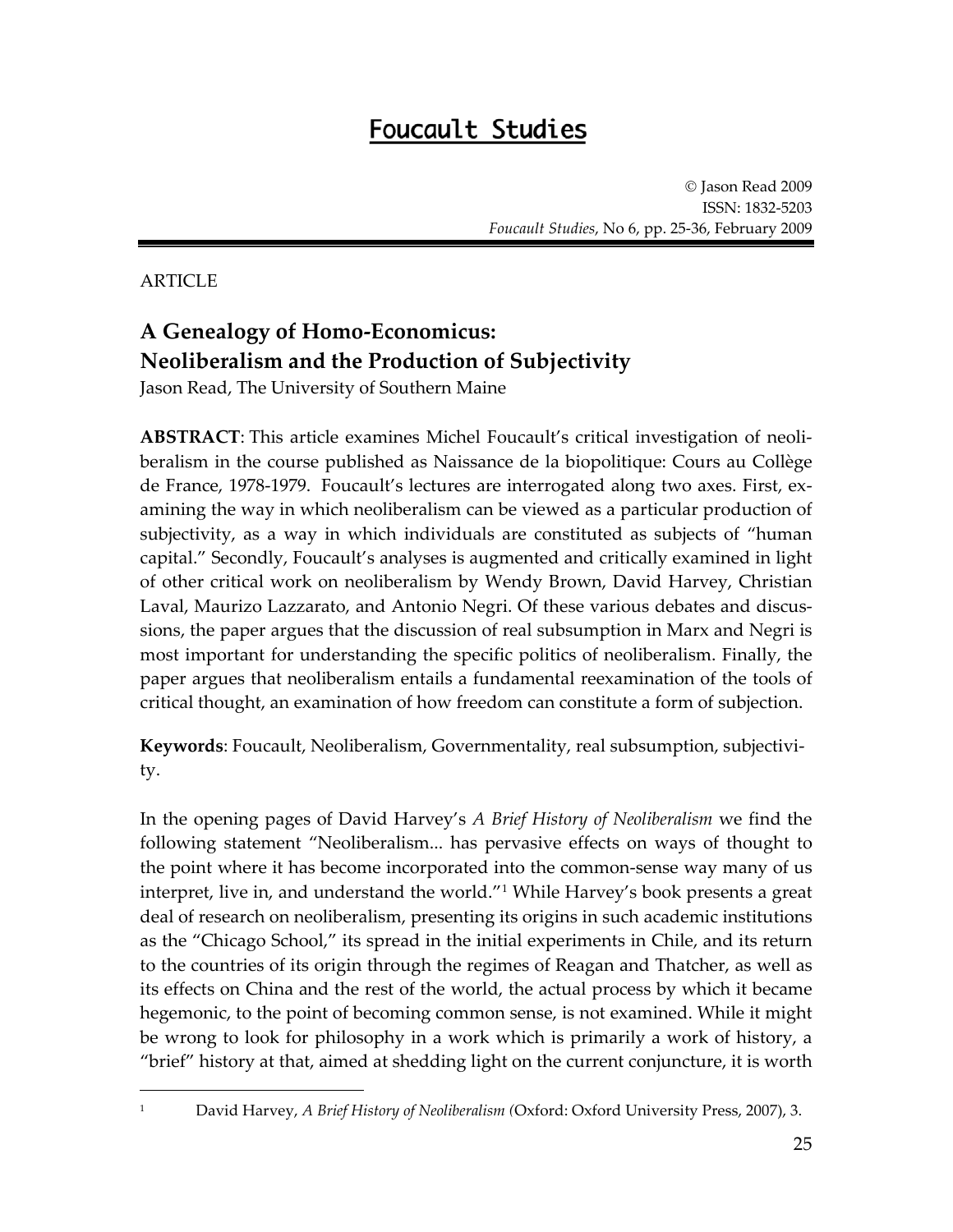pointing out this lacuna since it intersects with a commonly accepted idea about "neoliberalism," that it is as much a transformation *in* ideology as it is a transformation *of* ideology. Neoliberalism, in the texts that have critically confronted it, is generally understood as not just a new ideology, but a transformation of ideology in terms of its conditions and effects. In terms of its conditions, it is an ideology that is generated not from the state, or from a dominant class, but from the quotidian experience of buying and selling commodities from the market, which is then extended across other social spaces, "the marketplace of ideas," to become an image of society. Secondly, it is an ideology that refers not only to the political realm, to an ideal of the state, but to the entirety of human existence. It claims to present not an ideal, but a reality; human nature. As Fredric Jameson writes, summing up this connection and the challenge it poses: "The market is in human nature' is the proposition that cannot be allowed to stand unchallenged; in my opinion, it is the most crucial terrain of ideological struggle in our time."[2](#page-1-0)

A critical examination of neoliberalism must address this transformation of its discursive deployment, as a new understanding of human nature and social existence rather than a political program. Thus it is not enough to contrast neoliberalism as a political program, analyzing its policies in terms of success or failure. An examination of neoliberalism entails a reexamination of the fundamental problematic of ideology, the intersection of power, concepts, modes of existence and subjectivity. It is in confronting neoliberalism that the seemingly abstract debates of the last thirty years, debates between poststructuralists such as Michel Foucault and neo-Marxists such as Antonio Negri about the nature of power and the relation between "ideologies" or "discourses" and material existence, cease to be abstract doctrines and become concrete ways of comprehending and transforming the present. Foucault's lectures on neoliberalism do not only extend his own critical project into new areas, they also serve to demonstrate the importance of grasping the present by examining the way in which the truth and subjectivity are produced.

## **Homo Economicus: The Subject of Neoliberalism**

 $\overline{a}$ 

The nexus between the production of a particular conception of human nature, a particular formation of subjectivity, and a particular political ideology, a particular way of thinking about politics is at the center of Michel Foucault's research. As much as Foucault characterized his own project as studying "…the different modes by which, in our culture, human beings are made subjects," this process has always intersected with regimes of power/knowledge. [3](#page-1-1) Thus, it would appear that Foucault's

<span id="page-1-0"></span><sup>2</sup> Fredric Jameson, *Postmodernism; Or, the Cultural Logic of Late Capitalism (*Durham, NC: Duke University Press, 1991), 263.

<span id="page-1-1"></span><sup>3</sup> Michel Foucault, "The Subject and Power," Afterward to *Michel Foucault: Beyond Structu-*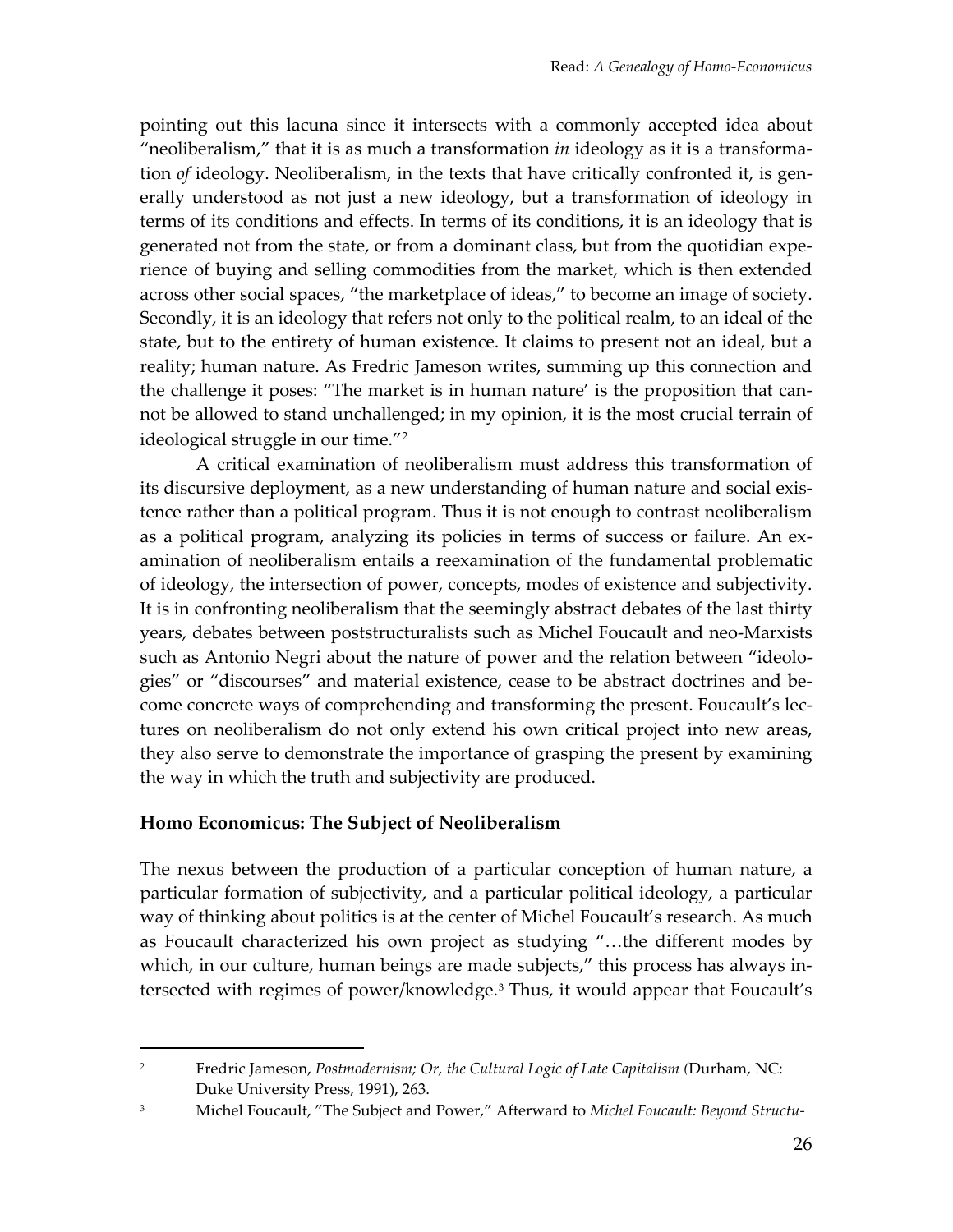$\overline{a}$ 

work takes up exactly what writers on neoliberalism find to be so vexing: the manner in which neoliberalism is not just a manner of governing states or economies, but is intimately tied to the government of the individual, to a particular manner of living. However, it is well known that Foucault's research primarily views this relation from ancient Greece through the nineteenth century, leaving modern developments such as neoliberalism unaddressed. While this is the general pattern of Foucault's work, in the late seventies he devoted a year of his lectures at the *Collège de France* to the topic of neoliberalism. These lectures, published as *The Birth of Biopolitics,* are something of an anomaly in part because of this shift into the late-twentieth century and also because unlike other lecture courses, at least those that have been published in recent years, on "abnormals," "psychiatric power" and "the hermeneutics of the subject," the material from these lectures never made it into Foucault's published works.

In order to frame Foucault's analysis it is useful to begin with how he sees the distinction between liberalism and neoliberalism. For Foucault, this difference has to do with the different ways in which they each focus on economic activity. Classical liberalism focused on exchange, on what Adam Smith called mankind's tendency to "barter, truck, and exchange." It naturalized the market as a system with its own rationality, its own interest, and its own specific efficiency, arguing ultimately for its superior efficiency as a distributor of goods and services. The market became a space of autonomy that had to be carved out of the state through the unconditional right of private property. What Foucault stresses in his understanding, is the way in which the market becomes more than just a specific institution or practice to the point where it has become the basis for a reinterpretation and thus a critique of state power. Classical liberalism makes exchange the general matrix of society. It establishes a homology: just as relations in the marketplace can be understood as an exchange of certain freedoms for a set of rights and liberties.[4](#page-2-0) Neoliberalism, according to Foucault, extends the process of making economic activity a general matrix of social and political relations, but it takes as its focus not exchange but competition.<sup>[5](#page-2-1)</sup> What the two forms of liberalism, the "classical" and "neo" share, according to Foucault, is a

*ralism and Hermeneutics,* ed. Hubert L. Dreyfus and Paul Rabinow (Chicago, IL: University of Chicago Press, 1982), 208.

- <span id="page-2-0"></span><sup>4</sup> As Foucault writes on this point: "The combination of the savage and exchange is, I think, basic to juridical thought, and not only to eighteenth century theories of right—we constantly find the savage exchange couple from the eighteenth century theory of right to the anthropology of the nineteenth and twentieth centuries. In both the juridical thought of the eighteenth century and the anthropology of the nineteenth and twentieth centuries the savage is essentially a man who exchanges."(Michel Foucault, *Society Must Be Defended*: *Lectures at the Collège de France, 1975-1976,* trans. David Macey (New York: Picador, 2003), 194)
- <span id="page-2-1"></span><sup>5</sup> Michel Foucault, *The Birth of Biopolitics: Lectures at the Collège de France, 1978-1979*, trans. Graham Burchell (New York: Palgrave Macmillan, 2008), 12.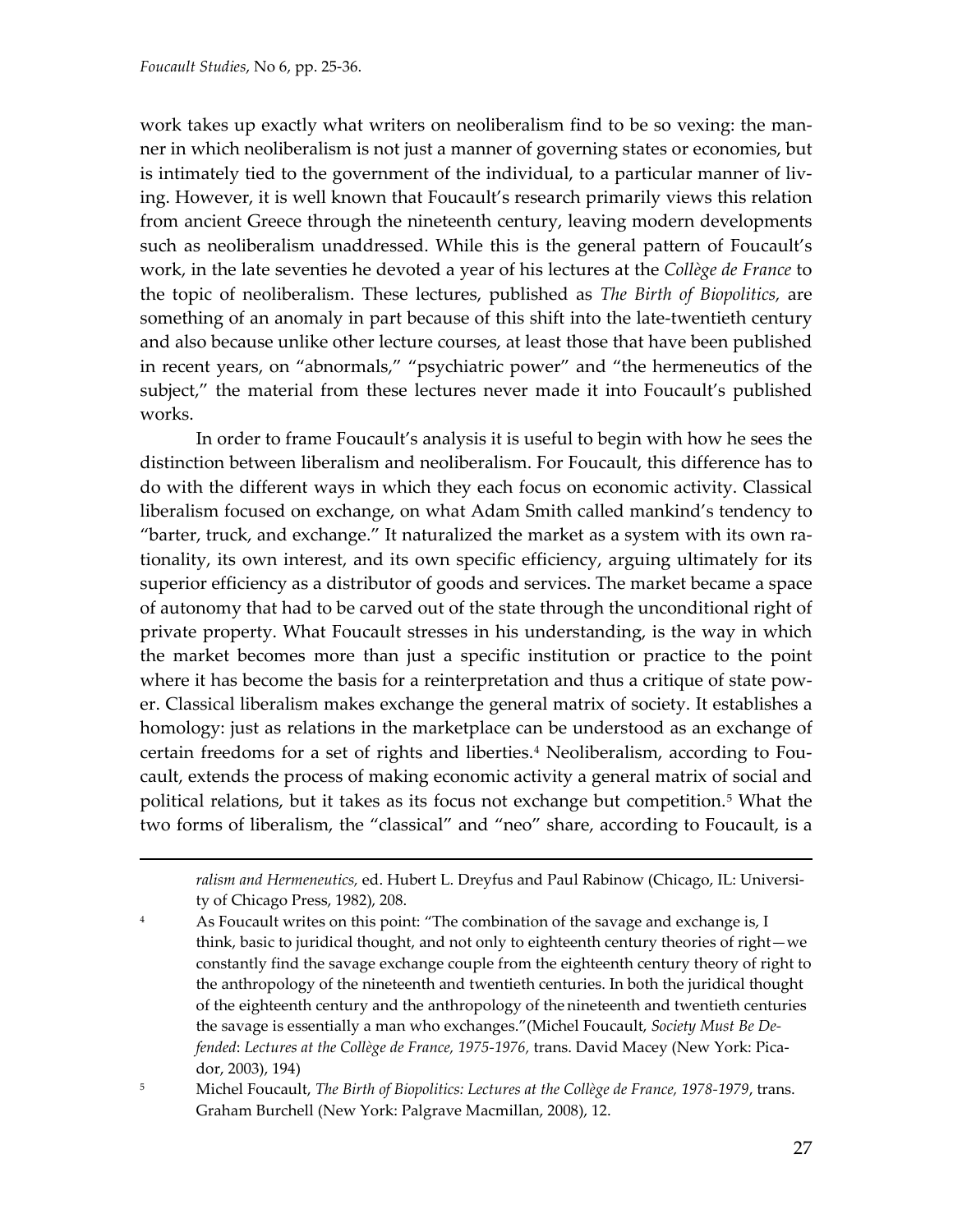general idea of "homo economicus," that is, the way in which they place a particular "anthropology" of man as an economic subject at the basis of politics. What changes is the emphasis from an anthropology of exchange to one of competition. The shift from exchange to competition has profound effects: while exchange was considered to be natural, competition is understood by the neo-liberals of the twentieth century to be an artificial relation that must be protected against the tendency for markets to form monopolies and interventions by the state. Competition necessitates a constant intervention on the part of the state, not on the market, but on the conditions of the market.<sup>6</sup>

What is more important for us is the way in which this shift in "anthropology" from "homo economicus" as an exchanging creature to a competitive creature, or rather as a creature whose tendency to compete must be fostered, entails a general shift in the way in which human beings make themselves and are made subjects. First, neoliberalism entails a massive expansion of the field and scope of economics. Foucault cites Gary Becker on this point: "Economics is the science which studies human behavior as relationship between ends and scarce means which have alter-nate uses."<sup>[7](#page-3-1)</sup> Everything for which human beings attempt to realize their ends, from marriage, to crime, to expenditures on children, can be understood "economically" according to a particular calculation of cost for benefit. Secondly, this entails a massive redefinition of "labor" and the "worker." The worker has become "human capital". Salary or wages become the revenue that is earned on an initial investment, an investment in one's skills or abilities. Any activity that increases the capacity to earn income, to achieve satisfaction, even migration, the crossing of borders from one country to another, is an investment in human capital. Of course a large portion of "human capital," one's body, brains, and genetic material, not to mention race or class, is simply given and cannot be improved. Foucault argues that this natural limit is something that exists to be overcome through technologies; from plastic surgery to possible genetic engineering that make it possible to transform one's initial investment. As Foucault writes summarizing this point of view: "Homo economicus is an entrepreneur, an entrepreneur of himself.["8](#page-3-2)

Foucault's object in his analysis is not to bemoan this as a victory for capitalist ideology, the point at which the "ruling ideas" have truly become the ideas of the "ruling class," so much so that everyone from a minimum wage employee to a C.E.O. considers themselves to be entrepreneurs. Nor is his task to critique the fundamental increase of the scope of economic rationality in neo-liberal economics: the assertion that economics is coextensive with all of society, all of rationality, and that it is economics "all the way down." Rather, Foucault takes the neo-liberal ideal to be a new regime of truth, and a new way in which people are made subjects: *homo eco-*

<span id="page-3-0"></span><sup>6</sup> Ibid, 139.

<span id="page-3-1"></span><sup>7</sup> Ibid, 235.

<span id="page-3-2"></span>Ibid., 226.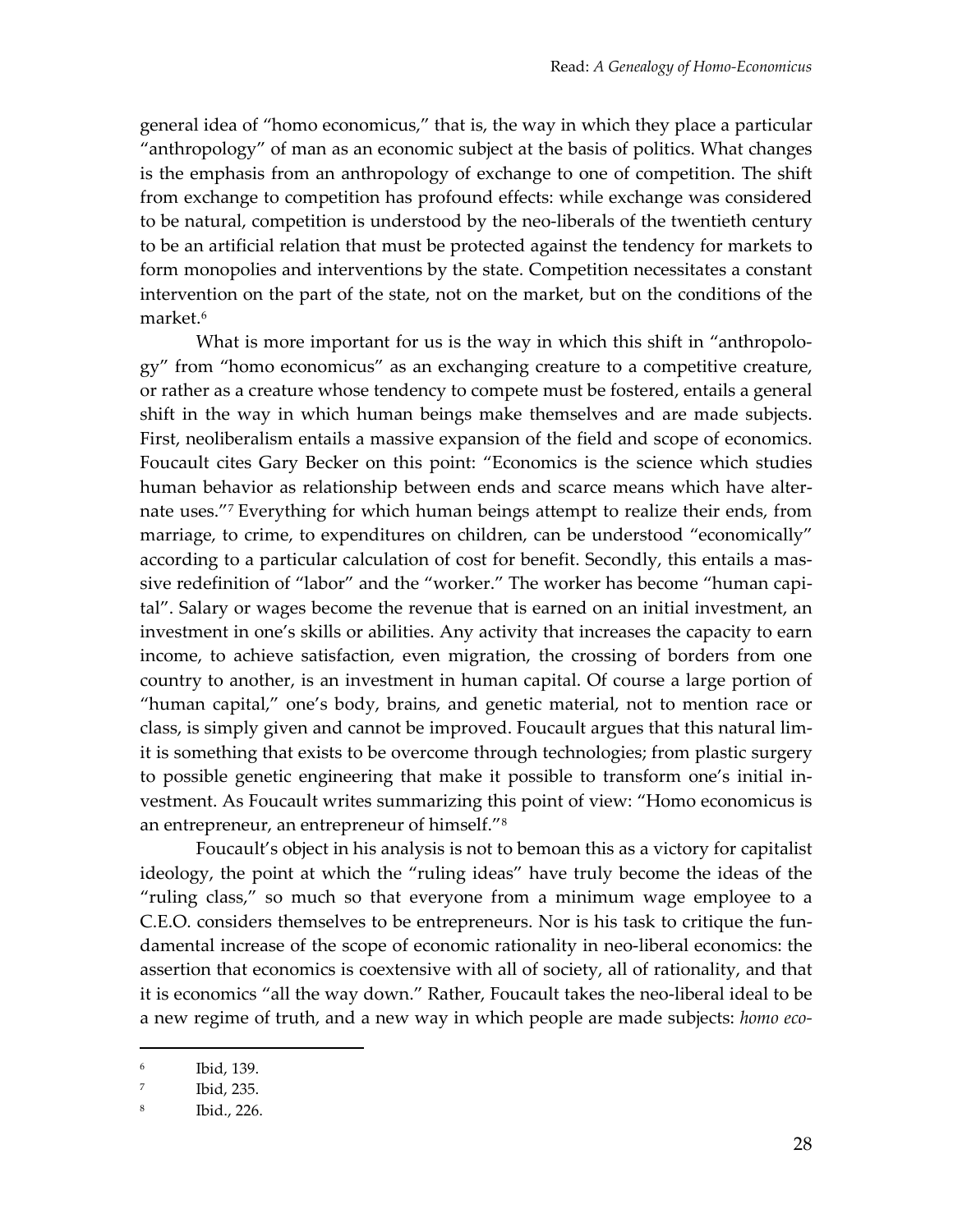*nomicus* is fundamentally different subject, structured by different motivations and governed by different principles, than *homo juridicus,* or the legal subject of the state. Neoliberalism constitutes a new mode of "governmentality," a manner, or a mentality, in which people are governed and govern themselves. The operative terms of this governmentality are no longer rights and laws but interest, investment and competition. Whereas rights exist to be exchanged, and are some sense constituted through the original exchange of the social contract, interest is irreducible and inalienable, it cannot be exchanged. The state channels flows of interest and desire by making desirable activities inexpensive and undesirable activities costly, counting on the fact that subjects calculate their interests. As a form of governmentality, neoliberalism would seem paradoxically to govern without governing; that is, in order to function its subjects must have a great deal of freedom to act—to choose between competing strategies.

The new governmental reason needs freedom; therefore, the new art of government consumes freedom. It must produce it, it must organize it. The new art of government therefore appears as the management of freedom, not in the sense of the imperative: "be free," with the immediate contradiction that this imperative may contain…[T]he liberalism we can describe as the art of government formed in the eighteenth century entails at its heart a productive/destructive relationship with freedom. Liberalism must produce freedom, but this very act entails the establishment of limitations, controls, forms of coercion, and obligations relying on threats, etcetera.<sup>[9](#page-4-0)</sup>

These freedoms, the freedoms of the market, are not the outside of politics, of governmentality, as its limit, but rather are an integral element of its strategy. As a mode of governmentality, neoliberalism operates on interests, desires, and aspirations rather than through rights and obligations; it does not directly mark the body, as sovereign power, or even curtail actions, as disciplinary power; rather, it acts on the conditions of actions. Thus, neoliberal governmentality follows a general trajectory of intensification. This trajectory follows a fundamental paradox; as power becomes less restrictive, less corporeal, it also becomes more intense, saturating the field of actions, and possible actions[.10](#page-4-1)

Foucault limits his discussion of neoliberalism to its major theoretical texts and paradigms, following its initial formulation in post-war Germany through to its most comprehensive version in the Chicago School. Whereas Foucault's early ana-

<span id="page-4-0"></span><sup>&</sup>lt;sup>9</sup> Ibid., 63.

<span id="page-4-1"></span><sup>&</sup>lt;sup>10</sup> Jeffrey Nealon has developed the logic of intensification in Foucault, arguing that this can be seen in the transition from disciplinary power to biopower; the former operates through specific sites and identities, while the latter operates on sexuality, which is diffuse throughout society, coextensive with subjectivity (Jeffrey T. Nealon, *Foucault Beyond Foucault: Power and its Intensification Since 1984 (*Stanford, CA: Stanford University Press), 2008, 46). A similar point could be raised with respect to neoliberalism.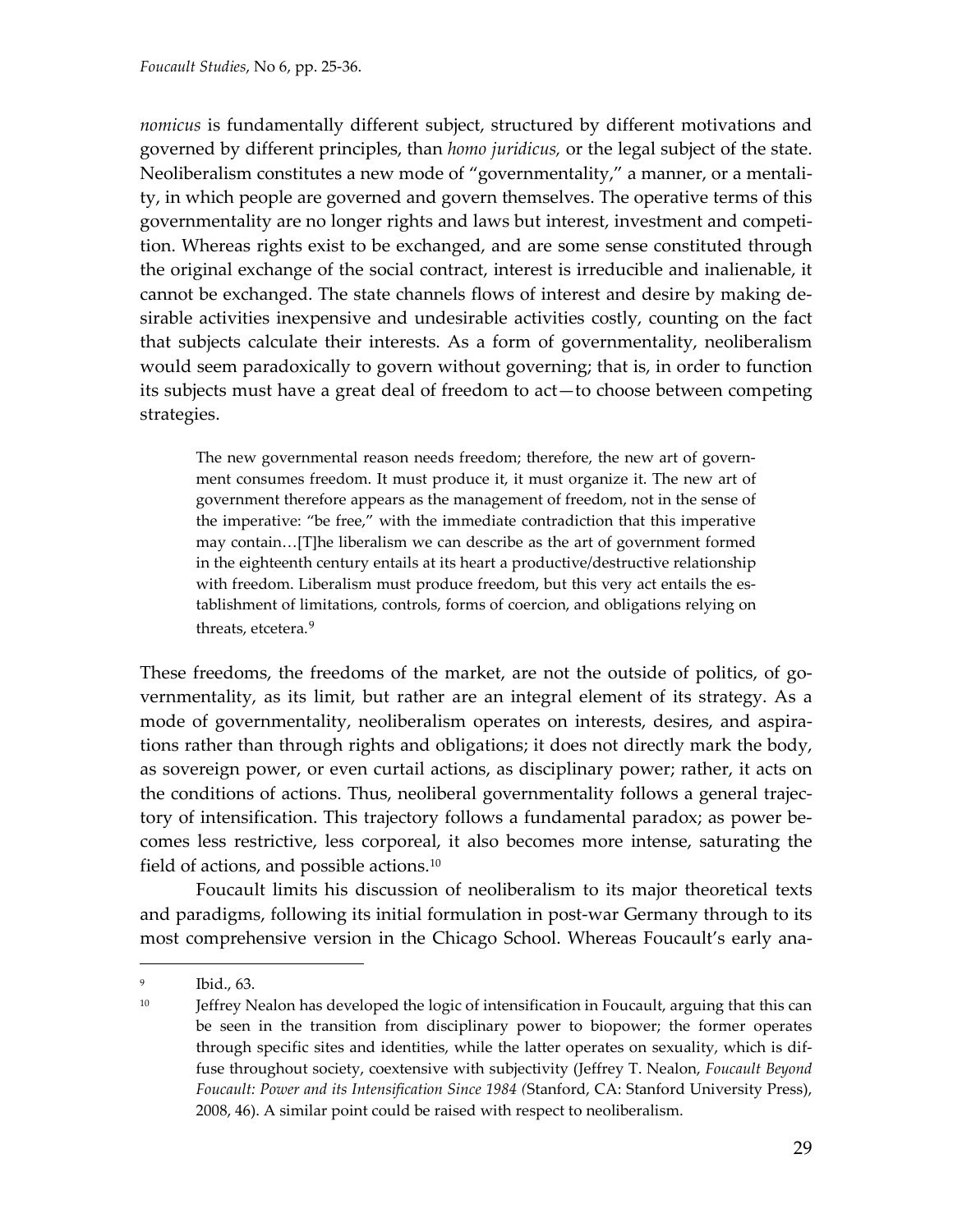lyses are often remembered for their analysis of practical documents, the description of the *panopticon* or the practice of the confessional, the lectures on "neoliberalism" predominantly follow the major theoretical discussions. This is in some sense a limitation of the lecture course format, or at least a reflection that this material was never developed into a full study. Any analysis that is faithful to the spirit and not just the letter of Foucault's text would focus on its existence as a practice and not just a theory diffused throughout the economy, state, and society. As Thomas Lemke argues, neoliberalism is a political project that attempts to create a social reality that it suggests already exists, stating that competition is the basis of social relations while fostering those same relations.[11](#page-5-0) The contemporary trend away from long term labor contracts, towards temporary and part-time labor, is not only an effective economic strategy, freeing corporations from contracts and the expensive commitments of health care and other benefits, it is an effective strategy of subjectification as well. It encourages workers to see themselves not as "workers" in a political sense, who have something to gain through solidarity and collective organization, but as "companies of one." They become individuals for whom every action, from taking courses on a new computer software application to having their teeth whitened, can be considered an investment in human capital. As Eric Alliez and Michel Feher write: "Corporations' massive recourse to subcontracting plays a fundamental role in this to the extent that it turns the workers' desire for independence…into a 'business spirit' that meets capital's growing need for satellites."[12](#page-5-1) Neoliberalism is not simply an ideology in the pejorative sense of the term, or a belief that one could elect to have or not have, but is itself produced by strategies, tactics, and policies that create subjects of interest, locked in competition.

Because Foucault brackets what could be considered the "ideological" dimension of neoliberalism, its connection with the global hegemony of not only capitalism, but specifically a new regime of capitalist accumulation, his lectures have little to say about its historical conditions. Foucault links the original articulation of neoliberalism to a particular reaction to Nazi Germany. As Foucault argues, the original neo-liberals, the "Ordo-liberals," considered Nazi Germany not to be an effect of capitalism. But the most extreme version of what is opposed to capitalism and the market—planning. While Foucault's analysis captures the particular "fear of the state" that underlies neoliberalism, its belief that any planning, any intervention against competition, is tantamount to totalitarianism. It however does not account for the dominance of neoliberalism in the present, specifically its dominance as a particular "technology of the self," a particular mode of subjection. At the same time, Foucault offers the possibility of a different understanding of the history of neolibe-

<span id="page-5-0"></span><sup>11</sup> Thomas Lemke, "Foucault, Governmentality, and Critique." *Rethinking Marxis,* 14, 3 (2002), 60.

<span id="page-5-1"></span><sup>12</sup> Eric Alliez and Michel Feher, *The Luster of Capital*, trans. Alyson Waters, *Zone,* 1, *2,* (1987), 349.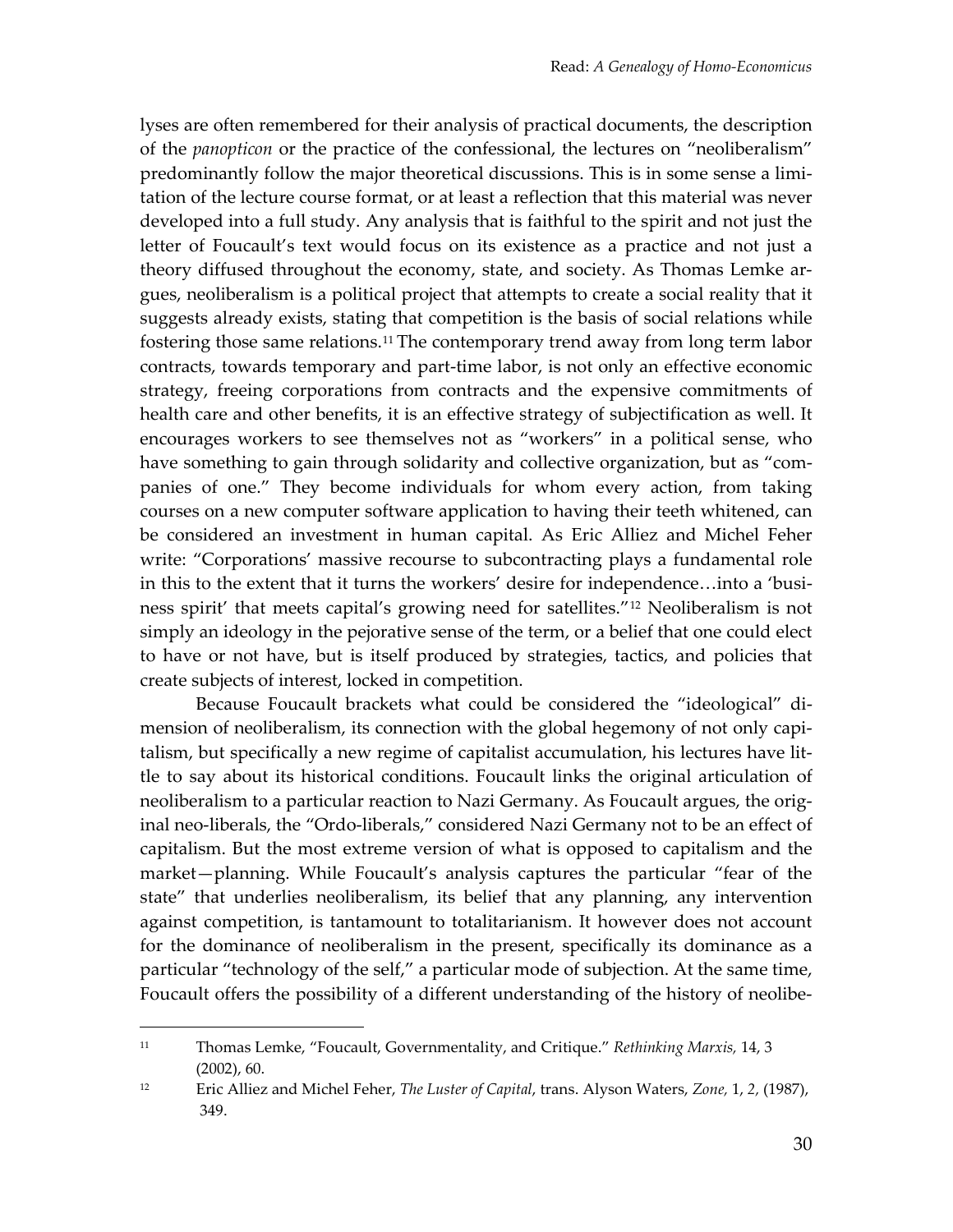ralism when he argues that neoliberalism, or the neo-liberal subject as *homo economicus,* or *homo entrepreneur,* emerges to address a particular lacunae in liberal economic thought, and that is labor. In this sense neoliberalism rushes to fill the same void, the same gap, that Marx attempted to fill, without reference to Marx, and with very different results.[13](#page-6-0) Marx and neo-liberals agree that although classical economic theory examined the sphere of exchange, the market, it failed to enter the "hidden abode of production" examining how capital is produced. Of course the agreement ends there, because what Marx and neo-liberals find in labor is fundamentally different: for Marx labor is the sphere of exploitation while for the neo-liberals, as we have seen, labor is no sooner introduced as a problem than the difference between labor and capital is effaced through the theory of "human capital.["14](#page-6-1) Neoliberalism scrambles and exchanges the terms of opposition between "worker" and "capitalist." To quote Etienne Balibar, "The capitalist is defined as worker, as an 'entrepreneur'; the worker, as the bearer of a capacity, of a human capital."<sup>[15](#page-6-2)</sup> Labor is no longer limited to the specific sites of the factory or the workplace, but is any activity that works towards desired ends. The terms "labor" and "human capital" intersect, overcoming in terminology their longstanding opposition; the former becomes the activity and the latter becomes the effects of the activity, its history. From this intersection the discourse of the economy becomes an entire way of life, a common sense in which every action--crime, marriage, higher education and so on--can be charted according to a calculus of maximum output for minimum expenditure; it can be seen as an investment. Thus situating Marx and neoliberalism with respect to a similar problem makes it possible to grasp something of the politics of neoliberalism, which through

<span id="page-6-0"></span><sup>13</sup> Michel Foucault, *The Birth of Biopolitics*, 221.

<span id="page-6-1"></span><sup>14</sup> In *The Birth of Biopolitics* Foucault argues that Marx filled this void with an "anthropology" of labor. This is similar to the critique that Foucault develops in "Truth and Juridical Forms," in which he argues that Marx posited labor as the "concrete essence of man." As Foucault writes: "So I don't think we can simply accept the traditional Marxist analysis, which assumes that, labor being man's concrete essence, the capitalist system is what transforms labor into profit, into hyperprofit or surplus value. The fact is capitalism penetrates much more deeply into our existence. That system, as it was established in the nineteenth century, was obliged to elaborate a set of political techniques, techniques of power, by which man was tied to something like labor—a set of techniques by which people's bodies and time would become labor power and labor time so as to be effectively used and thereby transformed into hyper profit" (Michel Foucault, "Truth and Juridical Forms," in *Power: Essential Works of Michel Foucault, 1954-1984: Volume Three,* trans. Robert Hurley et al. Ed. James D. Faubion (New York: New Press, 2000), 86). This idea, of "capillary power relations" that turn man into a subject of labor, is an idea which Foucault sometimes develops as a critique and at other times attributes to Marx, see for example "Les Mailles du pouvoir", in *Dits et Écrits Tome IV: 1980-198,* ed. D. Defert and F. Ewald (Paris: Éditions Gallimard, 1994) and less explicitly *Discipline and Punish.*  <sup>15</sup> Etienne Balibar, *Masses, Classes, Ideas: Studies on Politics and Philosophy Before and After*

<span id="page-6-2"></span>*Marx,* trans. James Swenson (New York: Routledge, 1994), 53.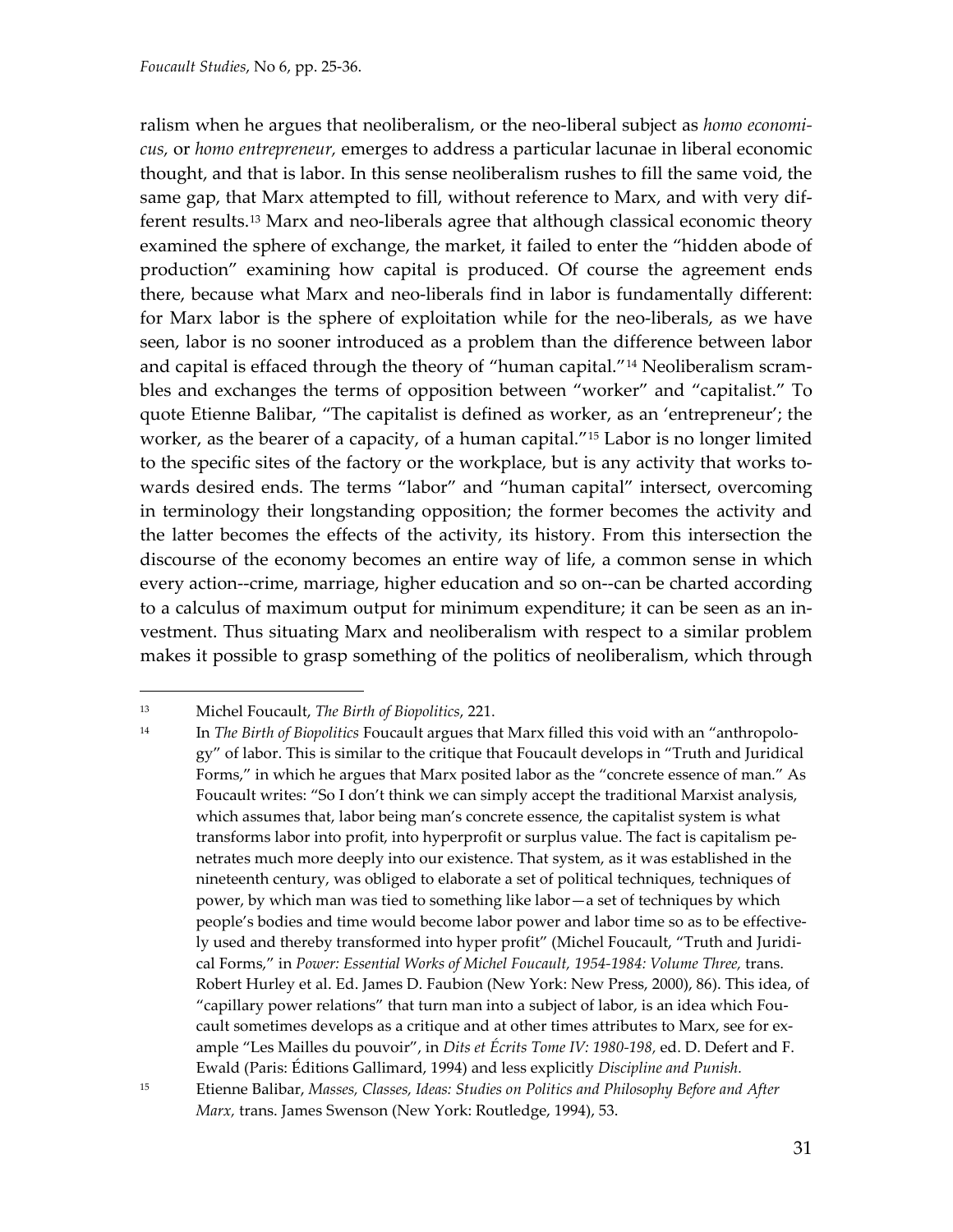a generalization of the idea of the "entrepreneur," "investment" and "risk" beyond the realm of finance capital to every quotidian relation, effaces the very fact of exploitation. Neoliberalism can be considered a particular version of "capitalism without capitalism," a way of maintaining not only private property but the existing distribution of wealth in capitalism while simultaneously doing away with the antagonism and social insecurity of capitalism, in this case paradoxically by extending capitalism, at least its symbols, terms, and logic, to all of society. The opposition between capitalist and worker has been effaced not by a transformation of *the mode of production*, a new organization of the production and distribution of wealth, but by the mode of subjection, a *new production of subjectivity*. Thus, neoliberalism entails a very specific extension of the economy across all of society; it is not, as Marx argued, because everything rests on an economic base (at least in the last instance) that the effects of the economy are extended across of all of society, rather it is an economic perspective, that of the market, that becomes coextensive with all of society. As Christian Laval argues, all actions are seen to conform to the fundamental economic ideas of self-interest, of greatest benefit for least possible cost. It is not the structure of the economy that is extended across society but the subject of economic thinking, its implicit anthropology.[16](#page-7-0)

## **Resisting the Present: Towards a Criticism of Neoliberalism**

Neoliberalism is thus a "restoration" not only of class power, of capitalism as the only possible economic system, it is a restoration of capitalism as synonymous with rationality. Thus, the question remains, why now, or at least why over the last thirty years has capitalism taken this neo-liberal turn? If Foucault's invocation of the specter of Nazi Germany is insufficient to account for the specific historical formation of capitalism, the opposition to Marx does little to help clarify the dominance of neoliberalism now. Somewhat paradoxically this question can be at least partially answered by looking at one of the few points of intersection between Marx and neoliberalism.

In the *Grundrisse,* Marx does not use the term "human capital," but fixed capital, a term generally used to refer to machinery, factories, and other investments in the means of production to refer to the subjectivity, the subjective powers of the worker. In general Marx understood the progression of capital to be a process by which the skills, knowledge, and know-how of workers were gradually incorporated into machinery, into fixed capital, reducing the laborer to an unskilled and ultimately replaceable cog in a machine. This is "proletarianization" the process by which capitalism produces its gravediggers in a class of impoverished workers who have nothing to lose but their chains. In the *Grundrisse,* however, Marx addresses a fun-

<span id="page-7-0"></span><sup>16</sup> Christian Laval, *L'homme économique: Essai sur les racines du néolibéralisme (*Paris: Gallimard, 2007), 17.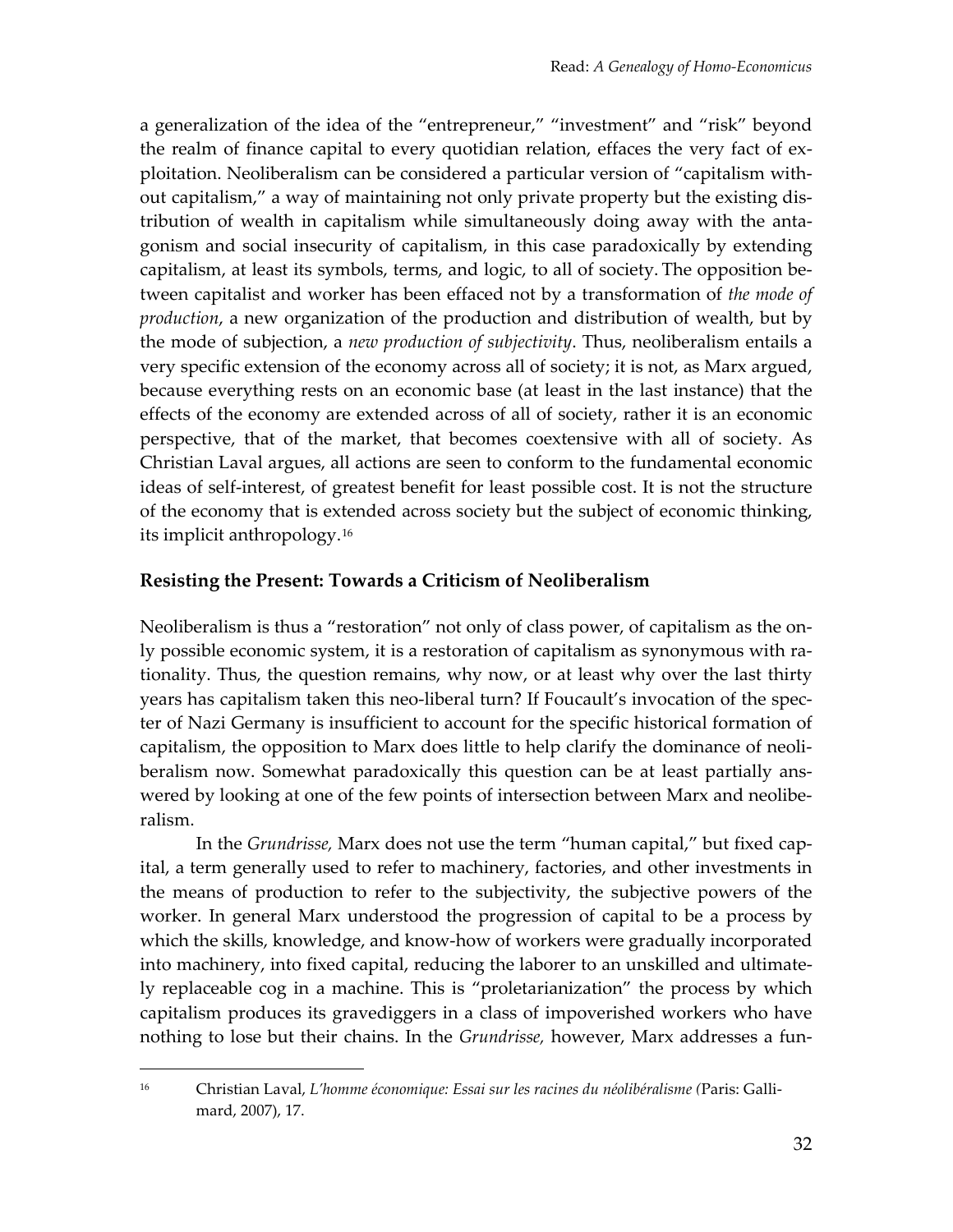damentally different possibility, capital's exploitation of not just the physical powers of the body, but the general social knowledge spread throughout society and embodied in each individual. This is what Marx refers to as the "general intellect"—the diffused social knowledge of society. This knowledge, the capacity to use various languages, protocols, and symbolic systems, is largely produced outside of work. As Marx writes: "The saving of labor time is equal to an increase of free time, i.e. time for the full development of the individual, which in turn reacts back upon the productive power of labor as itself the greatest productive power. From the standpoint of the direct production process it can be regarded as the production of *fixed capital,*  this fixed capital being man himself."[17](#page-8-0) Marx's deviation from the standard terminology of his own corpus, terminology that designates the worker as labor power (or living labor), the machine or factory as fixed capital, and money as circulating capital, is ultimately revealing. It reveals something of a future that Marx could barely envision, a future that has become our present: the real subsumption of society by capital. This subsumption involves not only the formation of what Marx referred to as a specifically capitalist mode of production, but also the incorporation of all subjective potential, the capacity to communicate, to feel, to create, to think, into productive powers for capital. Capital no longer simply exploits labor, understood as the physical capacity to transform objects, but puts to work the capacities to create and communicate that traverse social relations. It is possible to say that with real subsumption capital has no outside, there is no relationship that cannot be transformed into a commodity, but at the same time capital is nothing but outside, production takes place outside of the factory and the firm, in various social relationships. Because of this fundamental displacement subjectivity becomes paramount, subjectivity itself becomes productive and it is this same subjectivity that must be controlled.

For Antonio Negri there is a direct relationship between real subsumption as a transformation of the capitalist mode of production and neoliberalism as a transformation of the presentation of capitalism. It is not simply that neoliberalism works to efface the fundamental division between worker and capitalist, between wages and capital, through the production of neo-liberal subjectivity. After all this opposition, this antagonism has preexisted neoliberalism by centuries. Neoliberalism is a discourse and practice that is aimed to curtail the powers of labor that are distributed across all of society—at the exact moment in which all of social existence becomes labor, or potential labor, neoliberalism constructs the image of a society of capitalists, of entrepreneurs. As production moves from the closed space of the factory to become distributed across all of social space, encompassing all spheres of cultural and social existence, neoliberalism presents an image of society as a market, effacing

 $\overline{a}$ 

<span id="page-8-0"></span><sup>17</sup> Karl Marx, *Grundrisse: Foundations of the Critique of Political Economy*, trans. Martin Nicolaus (New York: Penguin, 1973), 712.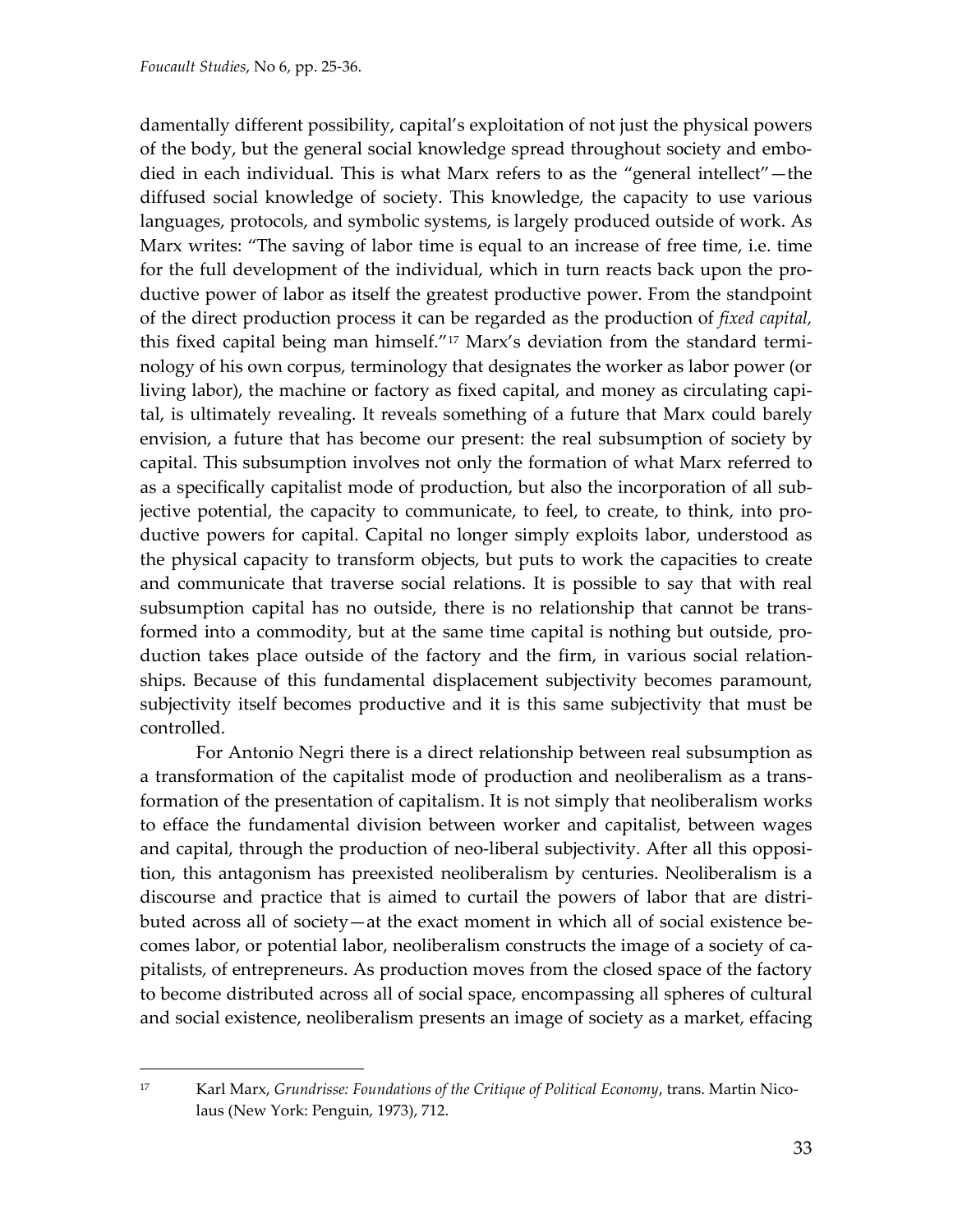production altogether.[18](#page-9-0) This underscores the difference between neoliberalism as a form of power and the disciplinary power at work in the closed spaces of the factory. If disciplinary power worked by confining and fixing bodies to the production apparatuses, neoliberal power works by dispersing bodies and individuals through privatization and isolation. Deregulation, the central term and political strategy of neoliberalism, is not the absence of governing, or regulating, but a form of governing through isolation and dispersion.[19](#page-9-1) As more and more wealth is produced by the collective social powers of society, neoliberalism presents us with an image of society made up of self-interested individuals. For Negri, neoliberalism and the idea of human capital is a misrepresentation of the productive powers of society. "The only problem is that extreme liberalization of the economy reveals its opposite, namely that the social and productive environment is not made up of atomized individuals…the real environment is made up of collective individuals."[20](#page-9-2) In Negri's analysis, the relation between neoliberalism and real subsumption takes on the characteristics of a Manichean opposition. We are all workers or we are all capitalists: either view society as an extension of labor across all social spheres, from the factory to the school to the home, and across all aspects of human existence, from the work of the hands to the mind, or view society as a logic of competition and investment that encompasses all human relationships. While Negri's presentation has an advantage over Foucault's lectures in that it grasps the historical formation of neoliberalism against the backdrop of a specific transformation of capital, in some sense following Foucault's tendency to present disciplinary power and biopower against the backdrop of specific changes in the economic organization of society, it does so by almost casting neoliberalism as an ideology in the pejorative sense of the term. It would appear that for Negri real subsumption is the truth of society, and neoliberalism is only a misrepresentation of that truth. As Thomas Lemke has argued, Foucault's idea of governmentality, is argued against such a division that posits actual material reality on one side and its ideological misrepresentation on the other. A governmentality is a particular mentality, a particular manner of governing, that is actualized in habits, perceptions, and subjectivity. Governmentality situates actions and conceptions on the same plane of immanence.<sup>[21](#page-9-3)</sup> Which is to say, that any criticism of neoliberalism as governmentality must not focus on its errors, on its myopic conception of social existence, but on its particular production of truth. For Foucault, we have to take seriously the manner in which the fundamental understanding of individuals as governed by interest and competition is not just an ideology that can be refused and

<span id="page-9-0"></span><sup>18</sup> Michael Hardt and Antonio Negri, *The Labor of Dionysus: A Critique of the State Form (*Minneapolis, MN: University of Minnesota, 1994), 226.

<span id="page-9-1"></span><sup>19</sup> Antonio Negri, *The Politics of Subversion: A Manifesto for the Twenty-First Century*, trans. James Newell (Oxford: Polity Press, 1989), 99.

<span id="page-9-2"></span><sup>20</sup> Ibid., 206.

<span id="page-9-3"></span><sup>21</sup> Lemke, 54.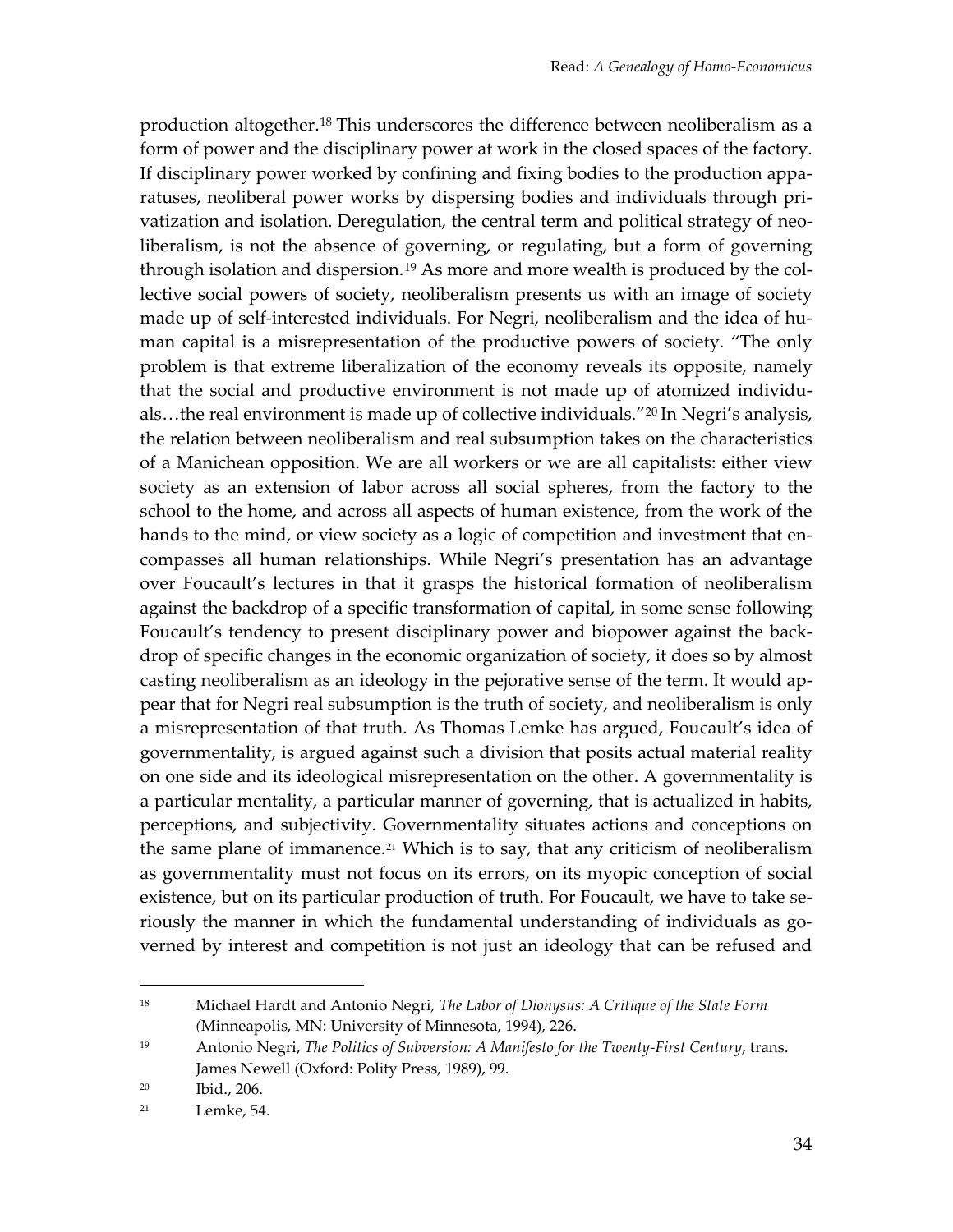debunked, but is an intimate part of how our lives and subjectivity are structured.

Despite Negri's tendency to lapse back into an opposition between labor and ideology, his object raises important questions echoed by other critics of neoliberalism. What is lost in neoliberalism is the critical distance opened up between different spheres and representations of subjectivity, not only the difference between work and the market, as in Marxism, but also the difference between the citizen and the economic subject, as in classical liberalism. All of these differences are effaced as one relation; that of economic self-interest, or competition, replaces the multiple spaces and relations of worker, citizen, and economic subject of consumption. To put the problem in Foucault's terms, what has disappeared in neoliberalism is the tactical polyvalence of discourse; everything is framed in terms of interests, freedoms and risks[.22](#page-10-0) As Wendy Brown argues, one can survey the quotidian effects or practices of governmentality in the manner in which individualized/market based solutions appear in lieu of collective political solutions: gated communities for concerns about security and safety; bottled water for concerns about water purity; and private schools (or vouchers) for failing public schools, all of which offer the opportunity for individuals to opt out rather than address political problems.[23](#page-10-1) Privatization is not just neoliberalism's strategy for dealing with the public sector, what David Harvey calls accumulation by dispossession, but a consistent element of its particular form of governmentality, its ethos, everything becomes privatized, institutions, structures, issues, and problems that used to constitute the public.<sup>[24](#page-10-2)</sup> It is privatization all the way down. For Brown, neoliberalism entails a massive de-democratization, as terms such as the public good, rights and debate, no longer have any meaning. "The model neoliberal citizen is one who strategizes for her or himself among various social, political, and economic options, not one who strives with others to alter or organize these options."[25](#page-10-3) Thus, while it is possible to argue that neoliberalism is a more flexible, an open form of power as opposed to the closed spaces of disciplines, a form of power that operates on freedoms, on a constitutive multiplicity, it is in some sense all the more closed in that as a form of governmentality, as a political rationality, it is without an outside. It does not encounter any tension with a competing logic of worker or citizen, with a different articulation of subjectivity. States, corporations, individuals are all governed by the same logic, that of interest and competition.

Foucault's development, albeit partial, of account of neoliberalism as governmentality has as its major advantage a clarification of the terrain on which neo-

<span id="page-10-0"></span><sup>22</sup> Michel Foucault, *The History of Sexuality: Volume 1: An Introduction,* trans. Robert Hurley (New York: Vintage, 1978), 101.

<span id="page-10-1"></span><sup>&</sup>lt;sup>23</sup> Wendy Brown, "American Nightmare: Neoliberalism, Neoconservatism, and Democratization," Political Theory, 34, 6 (2006), 704.

<span id="page-10-2"></span><sup>24</sup> David Harvey, 154.

<span id="page-10-3"></span><sup>25</sup> Wendy Brown, "Neoliberalism and the End of Liberal Democracy," in *Edgework: Critical Essays on Knowledge and Politics* (Princeton, NJ: Princeton University, 2005), 43.